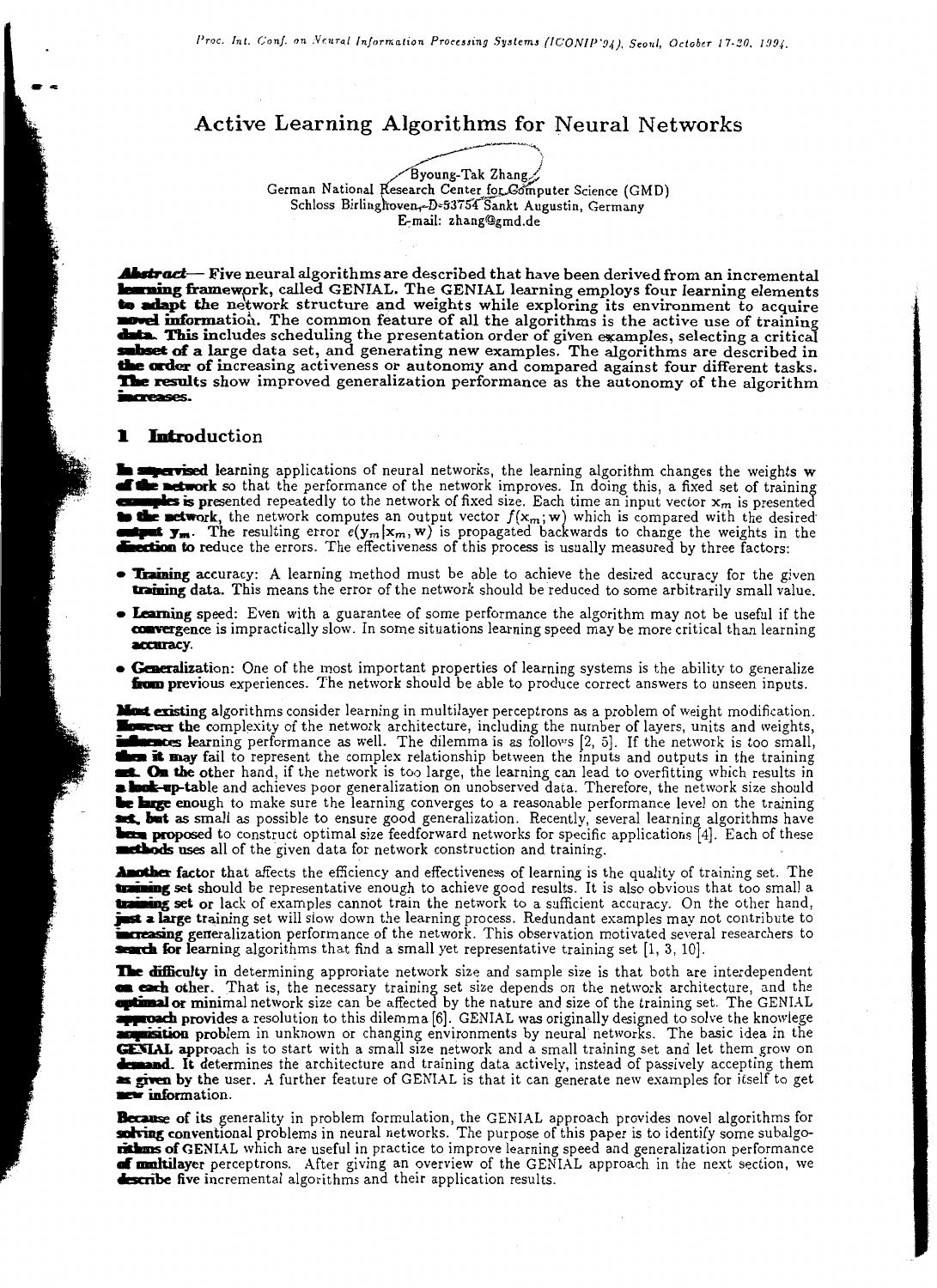## $\mathscr{I}\!\mathscr{I}\!\mathscr{I}\!\mathscr{I}\!\mathscr{I}\!\mathscr{I}$  thus  $\mathscr{I}\!\mathscr{I}\!\mathscr{I}\!\mathscr{I}\!\mathscr{I}\!\mathscr{I}$  in was irrestributed by

The GENIAL system consists of two learning modules: a neural learning module and a genetic learning module. The neural module is divided into two components of adaptation and development. The adaptation component is responsible for changing the weights of adaptation and development. The<br>ponent constructs new network architectures. The genetic module is again composed of two components: selection and creation. The selection component filters useful examples from a large set of candidates, while the creation component generates novel examples by applying a genetic algorithm on the existing training set. The training set and the neural network play the role of communication channel between two modules. The neural module learns the examples which the genetic module provides and the results are stored in the neural network. The genetic module makes use of the knowledge in the neural network *to 4enerate more informative examples to train the network in the next stage. This is what we mean*  by genetic neural evolutionary learning [6]. The GENIAL system has been implemented in a computer program known as genetic neural intelligence engine (GENIE). Figure 1 shows the architecture of GENIE and the top-level control algorithm of GENIAL.



Figure 1: The GENIE architecture and the GENIAL algorithm. See text for meaning of the symbols.

The genetic learning subsystem makes use of four data structures  $(C, D, A, W)$  and two operators **UC** and F<sub>S</sub>). D contains examples that are used for training the network, while C contains candidate **4 at a** reserved for being included in D later. A and W are the sets of neurons and weights defining the **Example sets.** Fe and  $F_S$  are operators that transform the example sets. The creation operator  $F_C$  generates  $\bullet$  candidates C from existing examples in D:

$$
C_{s+1} = F_C(D_s, A, W). \tag{1}
$$

Hew examples are created through recombination of existing examples using genetic operators (described **Lelow).** The selection operator takes as input the candidate set C and expands the training set D:

$$
D_{s+1} = F_S(C_s, A, W). \tag{2}
$$

The knowledge in the trained network is used to select useful examples. The selection operator  $F_S$  is an **ertificial** version of natural selection, the Darwinian survival of the fittest.

**The neural submodule of GENIAL makes use of D, A, W,**  $F_D$  **and**  $F_A$ **.** D, A and W are as above and *FD* and *FA* are operators for modifying the network architecture *A* and weights *W.* The development **aperator** constructs a new architecture

$$
A_{t+1} = F_D(D, A_t, W_t),
$$
\n(3)

while the adaptation operator  $F_A$  modifies the weights

$$
W_{t+1} = F_A(D, A_t, W_t). \tag{4}
$$

 $W_{t+1} = F_A(D, A_t, W_t)$ . <br>**In the** adaptation phase, the network is trained. Training continues until the performance of the network **Exaches** the desired level  $\lambda$ . This results in an improved knowledge base *W* and the learning continues with the selection phase. Otherwise, the learning continues with the development phase (Figure 1).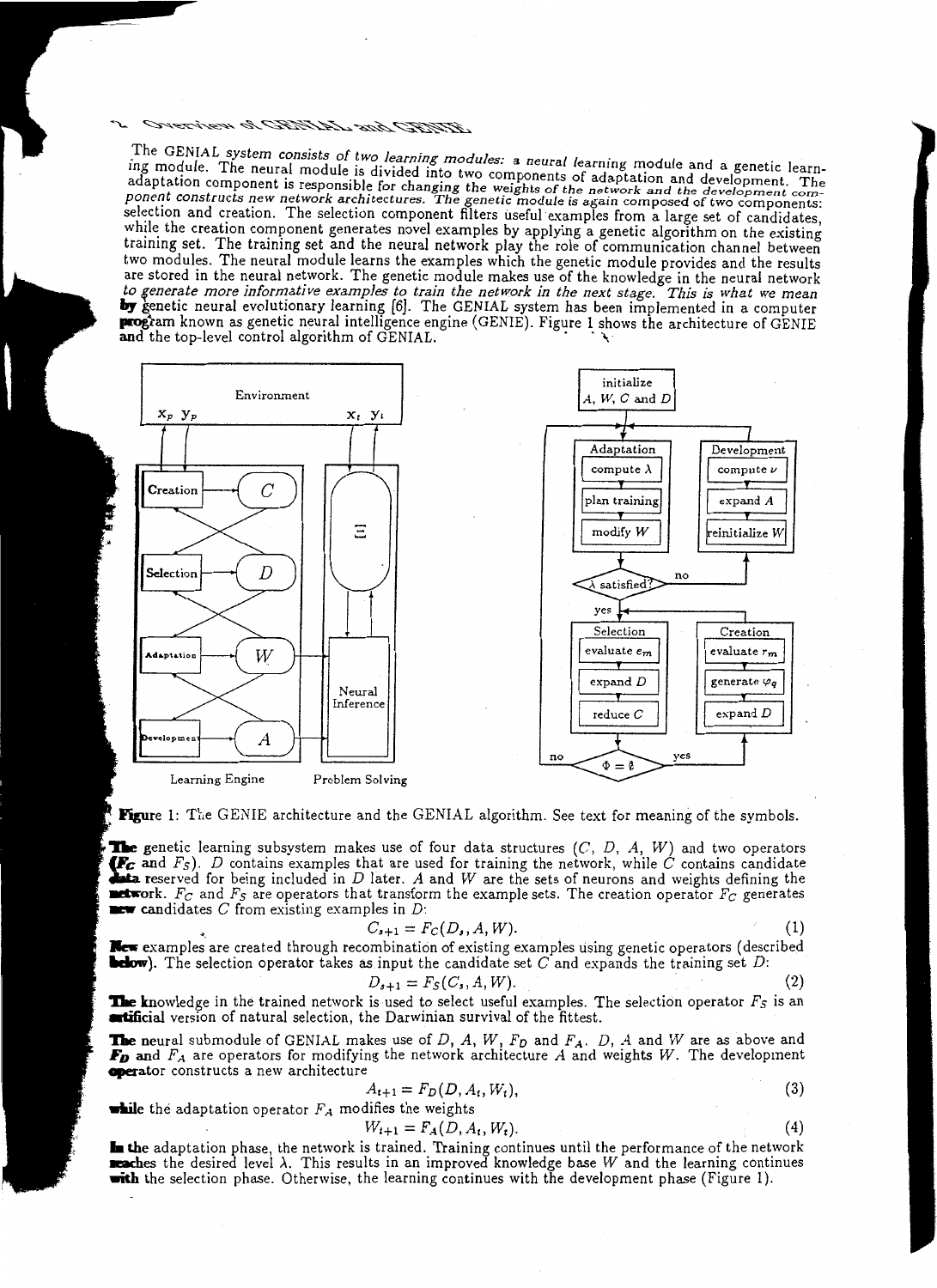# 3 Five Variants of the GENIAL Learning Procedure

 $\int$ 

The GENIAL scheme is general enough so that it can be used in various learning situations. In case that the given data set contains sufficient information for learning the task, the creation component may be unnecessary. The example generation ability, however, opens the possibility for neural networks to be applied to unknown or changing environments where new examples have to be sampled during learning. Likewise, the development component may be omitted in applications for which the initially given network size or number of hidden units are sufficient for learning the desired task. Thus the entire GENIAL algorithm can be divided into several subalgorithms which may be used for different application requirements. Table 1 summarizes five of them supported by GENIE.

| learning mode                    | name         | development | creation | selection | adaptation |
|----------------------------------|--------------|-------------|----------|-----------|------------|
| non-incremental learning         |              |             |          |           |            |
| selective incremental learning   | SEL          |             |          |           |            |
| creative incremental learning    | CSEL         |             |          |           |            |
| selective developmental learning | SELF         |             |          |           |            |
| creative developmental learning  | <b>CSELF</b> |             |          |           |            |

#### Table 1: Five learning modes of GENIE

In addition to the five learning modes GENIE also supports a performance mode. In the performance or problem solving mode, the input vectors (problems) are presented to the network and output vectors (solutions) are produced at the topmost layer of the network. This is the usual user mode and differs from the learning mode, in that no weights or network architectures are changed in problem solving.

The simplest learning mode of GENIE is called focused propagation (FP) and uses only the adaptation component of the GENIAL learning algorithm. The network size and training set are assumed to be appropriate, This mode is similar to the usual back-propagation procedure:

$$
w_{ij}(t+1) = w_{ij}(t) + \epsilon_m(t) \frac{\partial E_m}{\partial w_{ij}(t)} + \eta_m(t) \Delta w_{ij}(t-1)
$$
\n
$$
\tag{5}
$$

where  $E_m = \sum_{i=1}^{O} (y_{mi} - f_i(\mathbf{x}_m; \mathbf{w}, A))^2$  is the total sum of errors for the training set *D*. A difference is that the learning rate  $\epsilon$  and momentum factor  $\eta$  are adapted during learning:

$$
\epsilon_m(t) = \epsilon_{min} + e_m(t-1), \qquad (6)
$$

$$
\eta_m(t) = \eta_{min} + e_m(t-1), \qquad (7)
$$

where  $\epsilon_{min}$  and  $\eta_{min}$  are small constants. The quantity  $e_m(t)$  is called criticality of the mth example at epoch *t* and defined as:

$$
e_m(t) = \frac{1}{\dim(\mathbf{y}_m)} ||\mathbf{y}_m - f(\mathbf{x}_m; \mathbf{w}_t, A_t)||^2.
$$
 (8)

The use of criticality encourages the examples with large error be learned more strongly than the examples with small error. A further extension of this idea is to rearrange the presentation order of training examples according to this measure.

The second algorithm, called selective incremental learning (SEL), includes the selection component into FP. In SEL the network architecture is fixed but the training set size starts small and increases during · further learning. This is useful when a large amount of data is known at the outset of learning. The training set *D* is increased by choosing the most critical example from C:

$$
m^* = \underset{m \in C}{\arg \max} \{ e_m \}, \tag{9}
$$

where the index  $m$  runs over all candidate examples. If there are enough candidate examples,  $\lambda$  of them are selected. Choosing examples this way samples the border patterns, as shown in the next section, and thus improves learning speed without reduction of generalization performance.

The third one, creative incremental learning (CSEL), includes the creation component to the SEL algorithm and is useful for applications where the examples are unknown in advance. In the creation phase, the new examples are generated using the existing ones and added to the candidate set. New examples are generated through genetic search in the example space, To create new examples, two parent examples are selected on the basis of their reproductivity  $r_m(t)$ :

$$
r_m(t) = \frac{e_m(t)}{\sum_{q \in C_{\mathbf{Y}_m}} e_q(t)} \cdot \frac{1}{M} \left( 1 - \frac{N_{\mathbf{Y}_m}}{N} \right), \tag{10}
$$

where M is the number of possible categories and N denotes the current training set size.  $C_{\mathbf{y}_m}$  is the set of examples belonging to the category of  $y_m$  in the current training set and  $N_{y_m}$  is the size of  $C_{y_m}$ The derivation of this equation is given in [9]. In this definition, the examples that are more critical or have produced large error are assigned greater reproductivity than others. This promotes more intensive exploration of the input space where the network shows less performance. The next section shows an application of this method to robot control.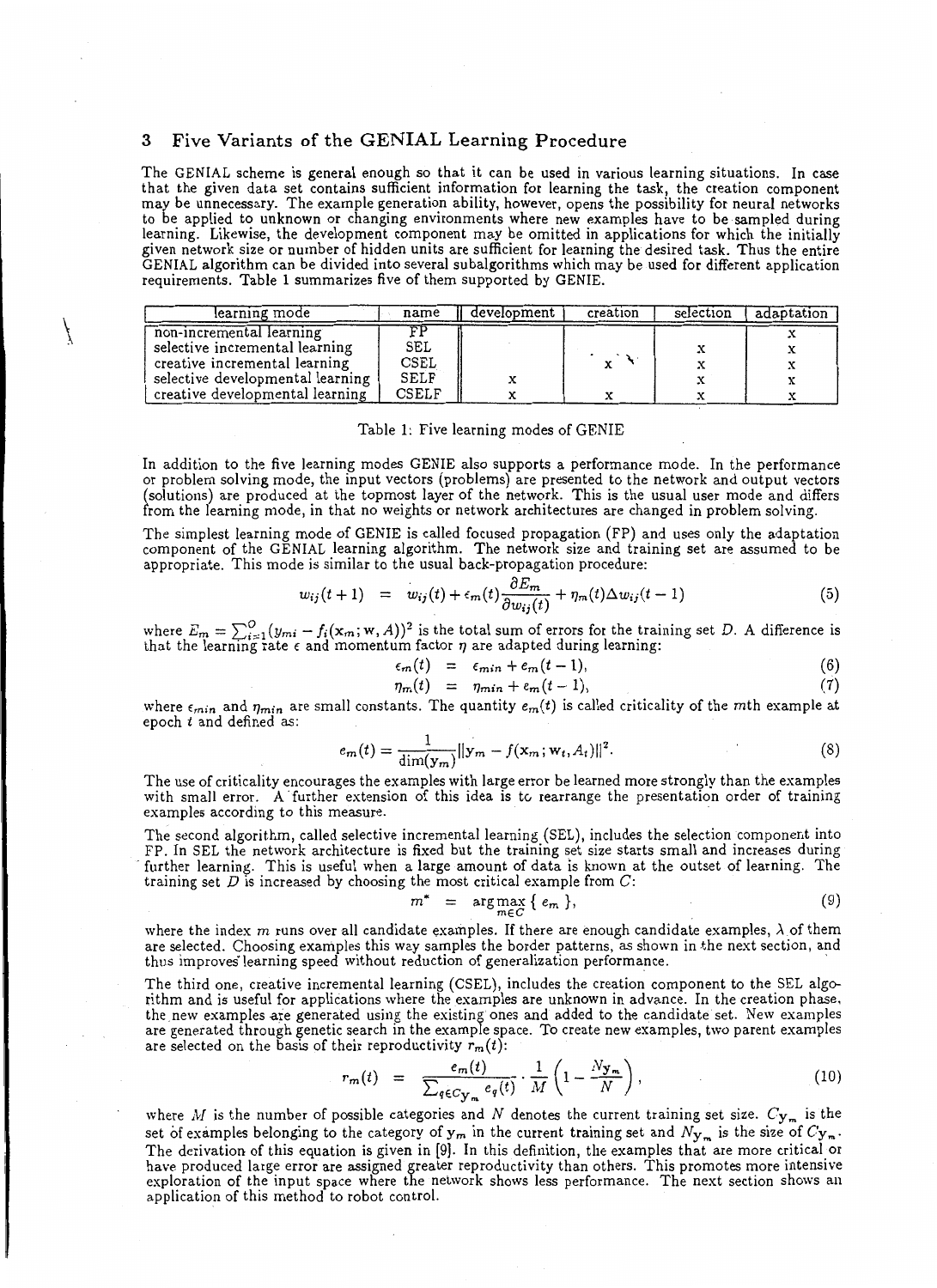If two parent examples are determined, the genetic operators are applied to generate offspring examples. Many operators are possible. For the experiments we have used the crossover and mutation operators. The mutation operator toggles each input value with some probablity. Mutation is useful for introducing new input values which are nonexistent for the current training set. The crossover operation is used to exchange information between two parent examples. In two-point crossover ®(xp, *Xq* ), two crossover sites are chosen at random and the middle segments of each chromosome are exchanged, resulting in two offspring examples  $x_p'$  and  $x_q'$ :

$$
\otimes (\mathbf{x}_p, \mathbf{x}_q) = \begin{cases} \mathbf{x}_p' = (x_1^p, ..., x_{a-1}^p, x_a^q, ..., x_b^q, x_{b+1}^p, ..., x_n^p) \text{ and} \\ \mathbf{x}_q' = (x_1^q, ..., x_{a-1}^q, x_a^p, ..., x_b^p, x_{b+1}^q, ..., x_n^q), \end{cases}
$$
(11)

where *a* and *b*,  $1 \le a \le b \le n$ , are crossover sites and *n* is the number of input elements.

The other two algorithms, SELF and CSELF, are variations of SEL and CSEL by adding the development component to each of them. The test for network expansion or development is done at each time interval  $\Delta t$  by calculating the discounted change of errors

$$
\Delta E_{sum}(t) = E(t - \Delta t) - E(t) + \frac{1}{2} \Delta E_{sum}(t - \Delta t)
$$
\n(12)

and taking its average

$$
\Delta E_{avg}(t) = \frac{\Delta E_{sum}(t)}{N \cdot O} \tag{13}
$$

where  $N$  is the training set size and  $O$  is the number of output units. The development process introduces *v* new units into the hidden layer and initiates a new cycle of weight adaptation. The increased network size enhances the learning capacity of the network so that the increased training set cap be learned.

While the selective developmental learning (SELF) algorithm only selects examples from the given data set, the creative developmental learning (CSELF) algorithm creates novel examples, thus realizing the complete GENIAL learning procedure. These algorithms try to find a minimal network A using a parsimonious training set *D* that generalizes well to the entire data space. Specifically, the objective of SELF is formulated as:

$$
D_{s^*}, \mathbf{w}^*, A^* = \arg \min_{D_{s}, \mathbf{W}, A} \sum_{s=0}^{sm} E(D_s \cup C_s | \mathbf{w}, A).
$$
 (14)

Here *sm* is the maximum possible number of selection steps given by  $sm = \left[\frac{N - N_0}{\lambda}\right]$ , where N is the size of the given data set,  $N_0$  denotes the number of seed examples, and  $\lambda$  is the training set increment parameter. When data is abundant, SELF has proven to be very efficient to find an optimal network size for the given data set [8]:

## 4 Application Results

The algorithms have been applied to a wide class of problems. Here we show their effectiveness in four selected application domains.

Descrete Function Approximation. The SEL was used to solve the four-quadrant problem which is a real-input variant of the XOR problem. The goal function is shown in Figure 2 (a). We used a total of 400 (20  $\times$  20 resolution) examples. The training set was initialized with four seed examples at the four corners. In each selection step, additional four examples ( $\lambda=4$ ) were added to the existing training set. Figure 2 shows the graphes of the approximated function (c) and the corresponding training points (b) at the lOth selection step. Notice that selected examples lie on the separating lines of output 0 and 1. These are the border patterns and known as critical to solving this problem. Notice also that 44 selected examples, corresponding to 11% of the whole data, are almost sufficient for learning the function.



Figure 2: The four-quadrant problem. (a) goal function, (b) data points selected, (c) learned function.

Digit Recognition. The algorithm SELF was applied to the recognition of handwritten digits. We collected 6800 digit patterns written by 10 persons. Each pattern consists of 15  $\times$  10 bitmap. One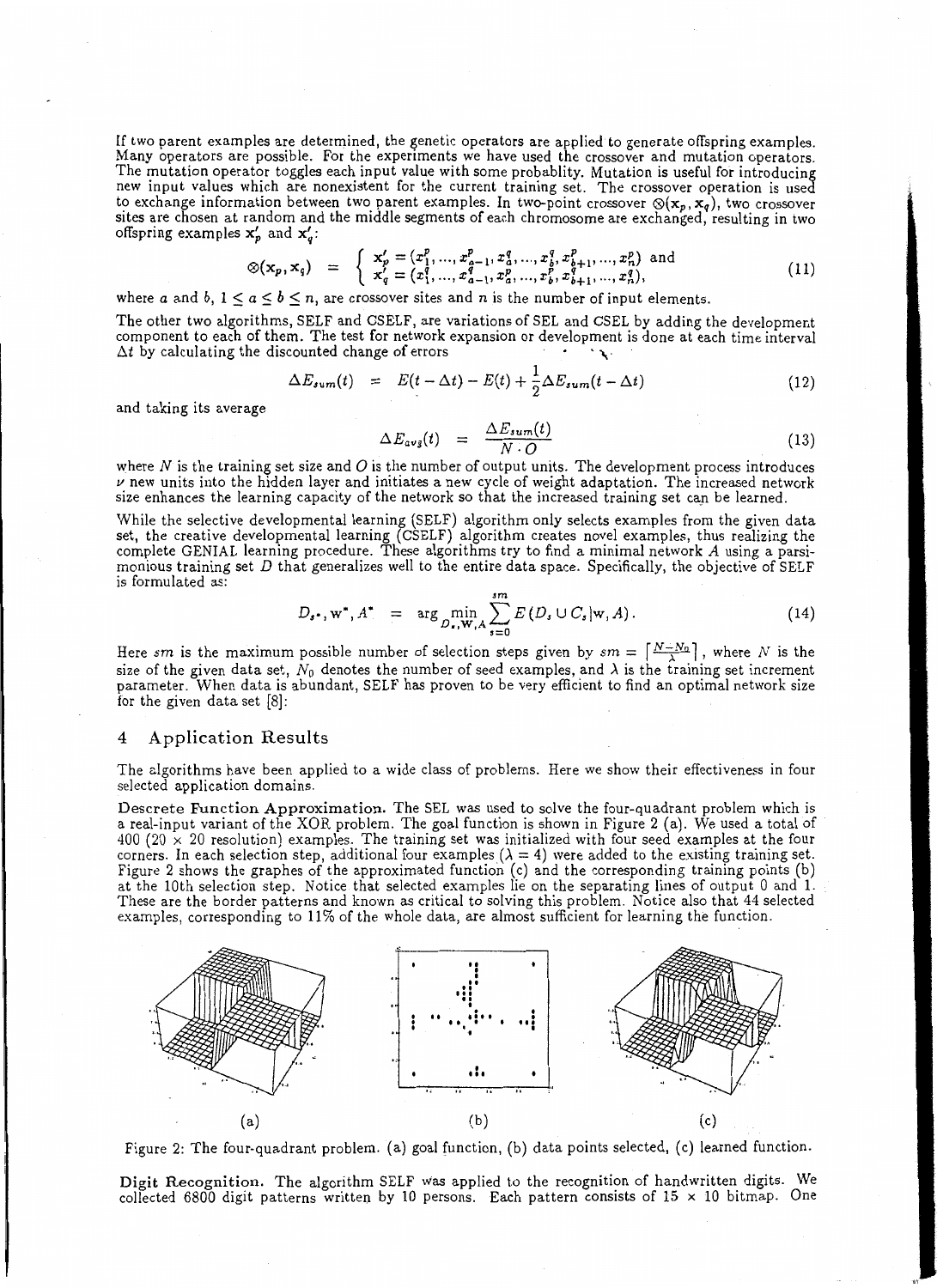

nition, as a function of the training set size. Ther parameters were  $\nu = 2$  and  $\lambda = 50$ .



Figure 4: Comparison of SELF and BP nets. (a) goal function, (b) results of BP, (c) results of SELF learning at the time of  $T= 8.1 \times 10^6$  weight modifications.

half of the examples were used for training the network and the other half for testing the generalization performance of the trained network. Figure 3 shows the learning and generalization accuracy as a function of the training set size. Also shown is the growth of network size during incremental learning. Notice that after reaching about the half of the given data size, there. is no significant improvement in the generalization performance. This indicates the method has already found a critical subset of the given data. Note also that the network size does not increase any more from this time, either. We also studied the effect of example selection during network expansion by selecting examples randomly and found that network size optimization combined with active example selection generalizes better and converges much faster than with random selection [8].

Continuous Function Approximation. The algorithm SELF was applied to approximate a continuous function. The graph of the function to be learned is shown in Figure 4. Because of its multimodality, this task is not trivial to learn. A network consisting of two input units and one output unit is used. The necessary number of hidden units is to be found during learning. A total of  $11 \times 11 = 121$  examples were given as the data set. The performance was tested on a set of  $61 \times 61 = 3721$  data points. The learning started with a training set consisting of two seed examples  $(N_0 = 2)$  and a network with two hidden units  $(H_0 = 2)$ . In each selection step, 10 new examples were chosen to expand the training set  $(\lambda = 10)$ . Each network-expansion step introduced three new hidden units  $(\nu = 3)$  with a complete connectivity to input and output units. The constructive method converged with 8 hidden units. For comparison, the performance of a back-propagation (BP) network with 8 hidden units for the nearest time point to each SELF learning is shown too. The learning rate and the momentum factor of the BP net were the same as the SELF net. Figure 4 shows the performance at  $T = 8.1 \times 10^6$  for both methods. This shows the difference in the learning strategies of each method. The BP net attempts from the outset "ambitiously" to learn all the data points in the large training set, resulting in slow convergence. On the other hand. the SELF net makes use of a "modest" strategy; it learns first a part of the input space, then attempts incrementally to learn the regions in which the desired function is still not well approximated. This has the advantage that a good solution can be found quickly.

Robotics. The algorithms with the example creation component, CSEL and CSELF, were used in robot control problems. A robot arm is to learn to follow a rolling ball. The arm has five degrees of freedom (DOF), four of which were used to solve this problem (Figure 5). The rotation of the hand was not considered since it was irrelevant to the task. We used neural networks for learning the inverse kinematics of the arm, i.e. to compute the joint angles  $(\theta_1, \theta_2, \theta_3, \theta_4) \in \mathbb{R}^4$  of the arm given the position  $(p_x, p_y, p_z) \in \mathbb{R}^3$  of the ball in the work space. A total of 30 input units are used to encode the spatial